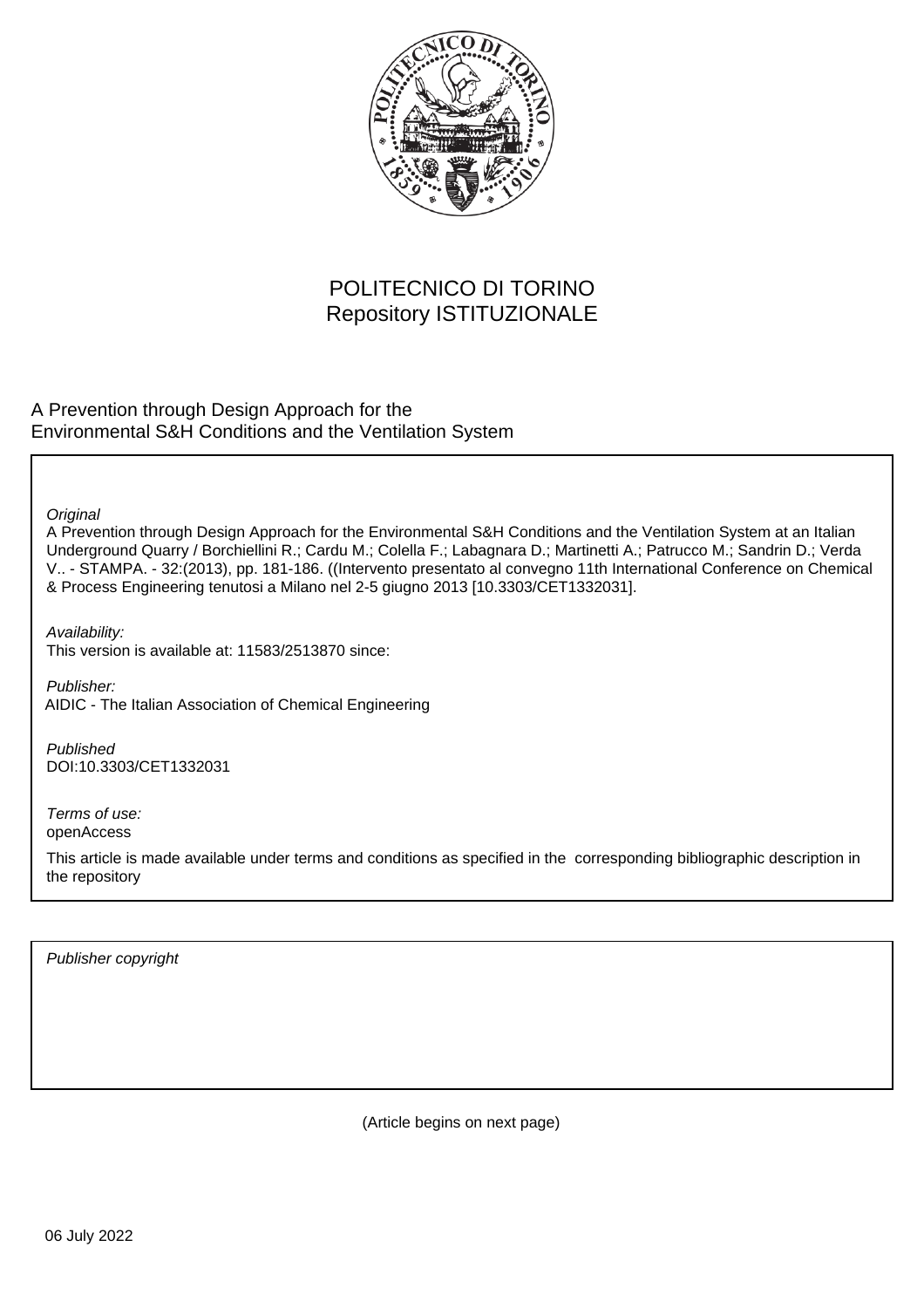

#### *VOL. 32, 2013*



#### DOI: 10.3303/CFT1332031

# A Prevention through Design Approach for the Environmental S&H Conditions and the Ventilation System at an Italian Underground Quarry

Romano Borchiellini<sup>a</sup>, Marilena Cardu<sup>b</sup>, Francesco Colella<sup>c</sup> , Davide Labagnara<sup>\*b</sup>, Alberto Martinetti<sup>b</sup>, Mario Patrucco<sup>b</sup>, Davide Sandrin<sup>d</sup>, Vittorio Verda<sup>a</sup>

<sup>a</sup>Department of Energy - DENERG - Politecnico di Torino, Corso duca degli Abruzzi 24, 10129, Torino<br><sup>b</sup>Department of Environment, Land and Infrastructures Engineering - DIATL, Politecnico di Terino, Corr

<sup>b</sup>Department of Environment, Land and Infrastructures Engineering - DIATI - Politecnico di Torino, Corso duca degli Abruzzi 24, 10129, Torino, Italy

c Exponent, 149 Commonwealth Drive Menlo Park, CA 94025, U.S.A.

<sup>d</sup>Gruppo Minerali Industriali S.p.A., Piazza Martiri della Libertà 4, 28100, Novara, Italy davide.labagnara@polito.it

Even if the number of the Italian quarrying operations in underground is steadily growing, in many cases the safety criticalities are somehow underestimated, in spite of the regulations D.Lgs. 81/08 and D.Lgs. 624/96, Italian enforcements of the European Directives.

Ventilation system is conceived to face very simplified requirements, whilst critical pollutants or emergency situations are not taken in due considerations. Asides, the ventilation system fault and availability analysis is seldom included in the project.

The paper deals with the results of a research work started some years ago at an underground quarry exploited through drift sublevel based on drill and blast technique, to identify criteria suitable to grant effective safety and health -S&H- conditions for the workers operating in the underground in the Prevention through Design approach.

Taken into account that the phases for an effective approach to the S&H problems in underground must follow a hierarchic method in which the risk management should be faced from an effective hazard reduction to a minimum at the sources, and the ventilation should be considered only as a  $4<sup>th</sup>$  level solution, the possibilities of control at the main pollution sources, i.e. the emission of pollutants due to the rock winning and mucking operations, have been examined.

The residual risk was then faced with both the original underground and airways layout definition for a new exploitation development, based on technical and efficiency considerations, and on fire emergency computer simulations.

Finally, the paper summarizes the results of an availability analysis of the ventilation system for the normal operating conditions and the emergencies management, on the basis of the results of Hazard Evaluation techniques, in particular Hazard and Operability Analysis and Fault Tree Analysis.

## **1. The Method**

The control of the underground environment involves the adjustment, modification, alteration, or correction of an existing or incipient undesirable situation in order to attain or maintain safe working conditions (Bersano et al., 2010).

In order to carefully identify all the possible situations, the general underground layout in an Italian quarry was analysed with the use of simulation software fed with directly collected input data, and some modifications introduced, on the basis of the assumption that an upward flow has to be granted in any situation, and both the flow reversal risk and the presence of workers in the fumes polluted areas should be avoided at the very first stage of the ventilation layout and fittings design (with special reference to the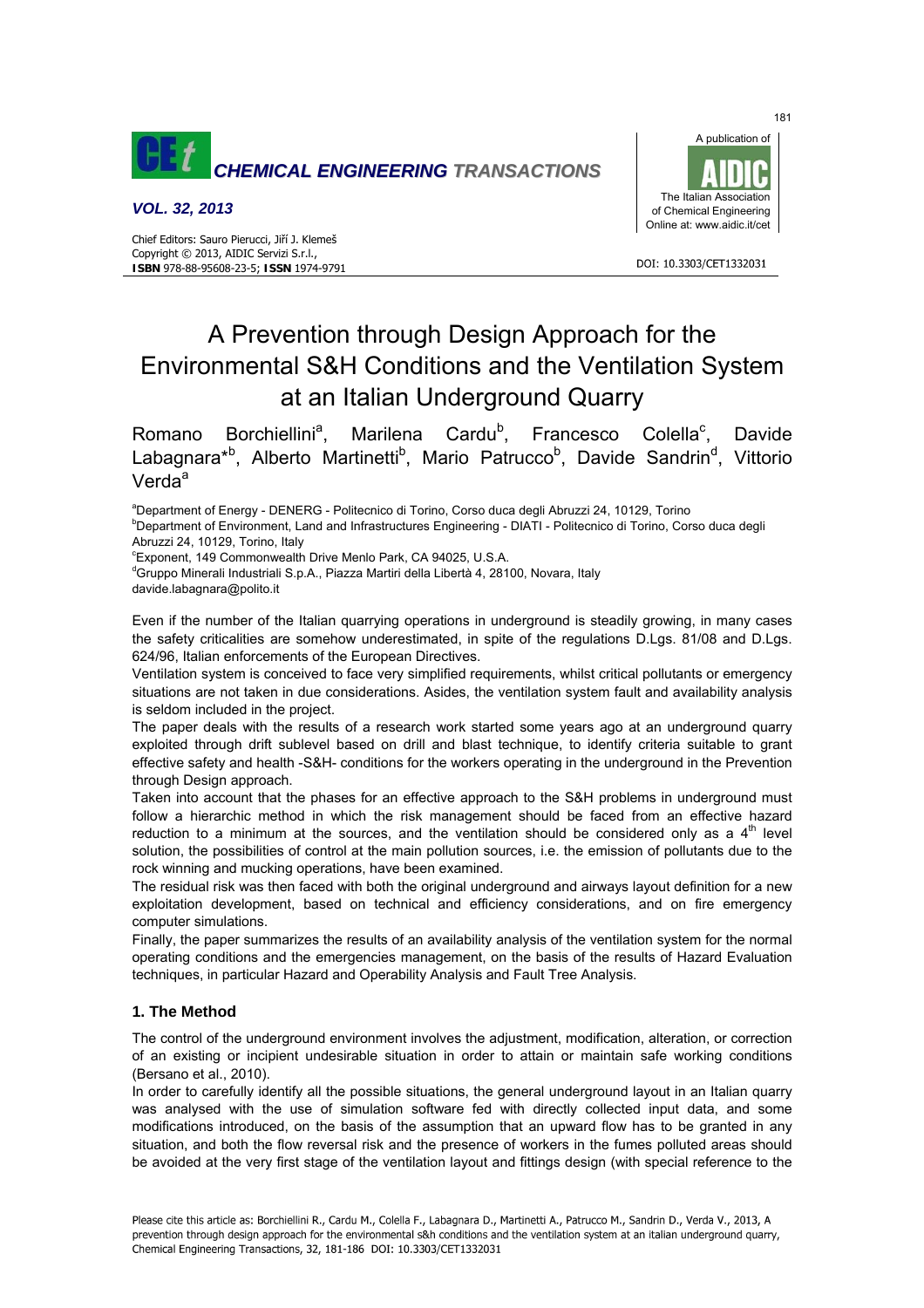possible presence of workers in areas polluted by fire fumes, the residual risk not directly eliminated by the underground layout design must be managed in terms of organization, and, if necessary, with the introduction of rescue chambers).

The first step was the direct measurement of pressure (in terms of pressure difference along the airways) and flow-rate (from velocity and airway cross section) in 17 representative stations along the main airways<sup>1</sup>: a series of measurement campaigns carried out in different seasonal conditions made available the different values of the aforesaid parameters due to the different natural draft, and to the thermal contribution of the machineries, often sufficient to overcome the head losses It must be underlined that the latter statement involves the possibility of natural descending ventilation, with the possibility of flow reversal in case of fire: such a situation can be managed only by the adoption of a mechanized ventilation system including a fan located at the higher level (1.530 m) to grant a constant ascending flow from the clean air entrance (1,490 m) in all seasonal, weather and underground situation.

## **2. The Numerical Simulation**

The simulation analysis was carried out through combined application of two different approaches: 1) 1D simulation of the entire quarry to evaluate the airflows on the basis of the data acquired through the measurement campaigns (Figure 1), and to identify the best layout and ventilation hardware (fan, monitoring and regulation devices, etc.). 2) Computational Fluid Dynamics (CFD) in different areas of the underground using the results of the 1D model as the boundary conditions to obtain local distributions of velocity, temperature, smoke, etc. Different fire emergency scenarios corresponding with 10 MW fire have been considered. The 1D simulations have been conducted using a software developed at Politecnico di Torino (Borchiellini et al., 2011), while CFD simulations have been conducted using the software FDS (Baum et al., 2007 and NIST, 2010).

Finally, to optimize and simplify the layout of the airways, and properly simulate the possible interventions necessary for the management of the natural draft, the boundary condition of total closure of a shaft connecting the 1,518 m level to abandoned underground exploitations at higher levels was assumed (so avoiding obvious short circuits in the general ventilation net).

The results of the computer analyses can be summarized as follows:

- a) The most critical situation corresponds to a fire located in the node "N20" at 1,490 m level (Figure 2), which represents the main point of distribution of the fresh air to the whole underground, so that further detailed analysis appeared advisable;
- b) The 1D analysis put in evidence the risk of convective movements of polluted air: in particular in an hypothetical scenario of fire in the node "N20", it was possible to verify such a situation between the already exploited rooms "N", "P", "Q" and "R". This phenomenon can only worsen the conditions during an emergency, substantially contributing to the rapid pollution of the whole interested levels (Figure 3). It should be moreover emphasized that also a saturation of the available air volumes can occur, leading to incomplete combustion and production of under-oxidised gases. Some modifications in the ventilation layout were then hypnotized, in particular with the exclusion from the ventilation net of all the already exploited rooms located at the 1,490 m level together with the "R24", "R47" and "R48" branches: the proposed modified layout grants a substantial reduction of uncontrolled -and unnecessary- air movements, and appeared to be suitable for a well-defined analysis and management of the underground ventilation in both normal and critical conditions.



*Figure 1, 2: Measurement of the air flow in underground by means of anemometer at node "N20"* 

182

l

<sup>&</sup>lt;sup>1</sup> The spot data resulting from the campaigns where confirmed by routine simplified measurements systematically carried out by the underground supervisors.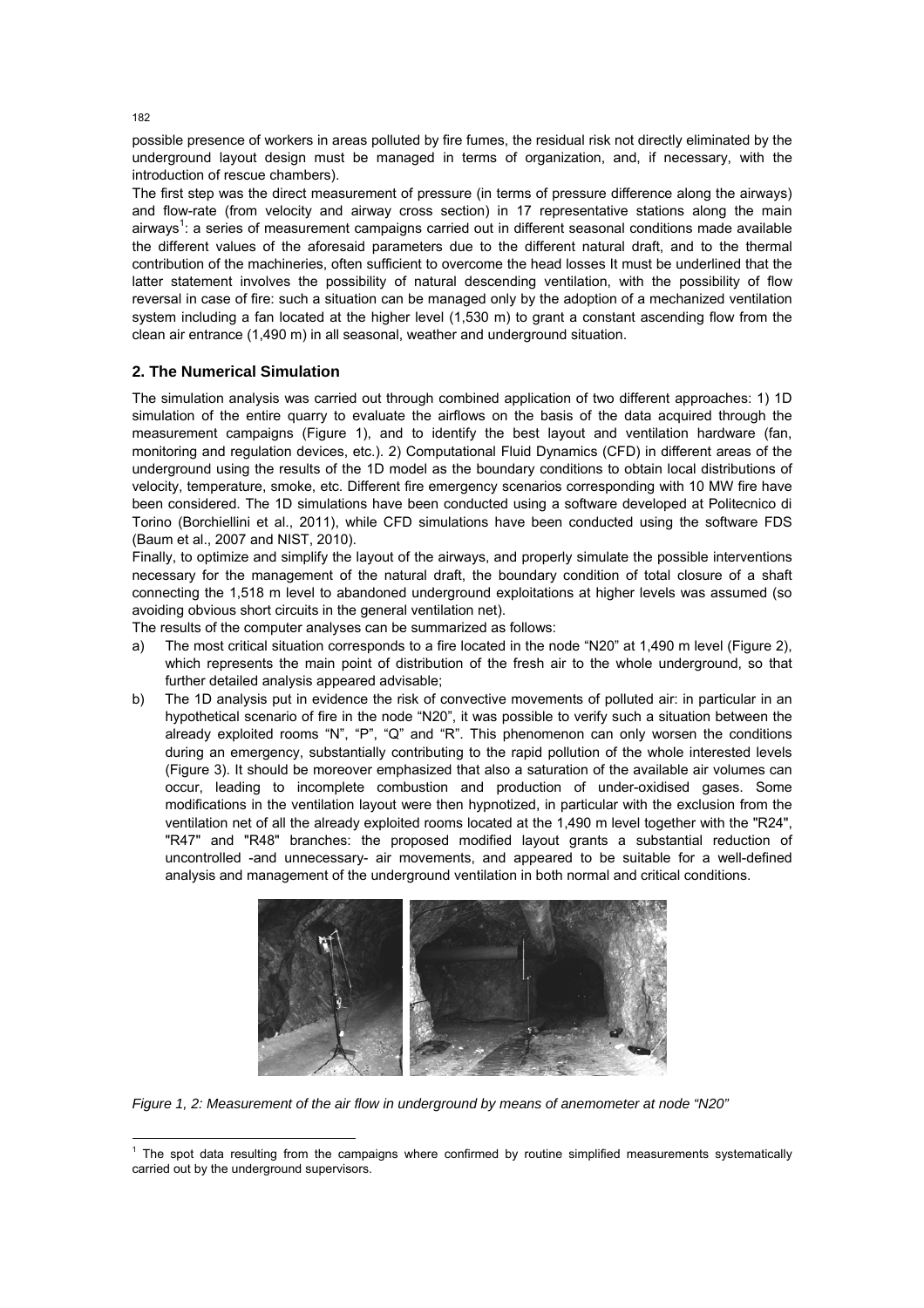

*Figure 3: Underground levels scheme adopted in the simulations carried out with a 1D nodal points software* 

c) The CFD analysis applied in the node "N20" confirmed, as shown in Figures 4 and 5, the criticality of this particular node, and provided detailed information of the possible development -step by step along the time- of a 10 MW fire In terms of air temperature and velocity.

From the aforesaid results the ventilation layout was confirmed, and it was possible to define the most suitable characteristics of the fan to be introduced.



*Figure 4, 5: temperature and velocity at 240 seconds during a 10 MW power fire at node "N20"*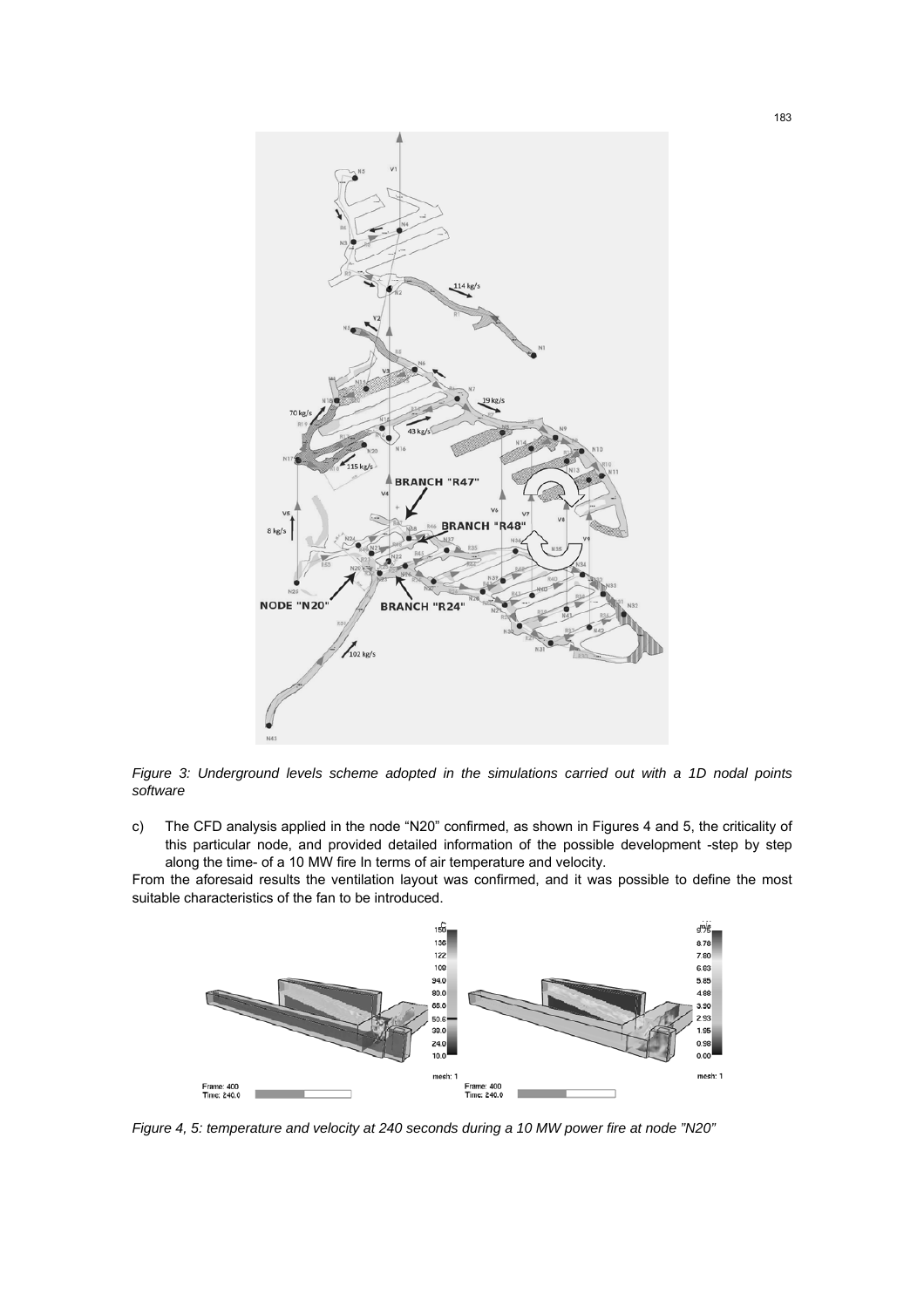## **3. The definition of the characteristics of the main Fan**

184

The main fan to be located at 1530 m level was dimensioned to fulfil the following requirements:

- $\triangleright$  The management of the seasonal variations of the natural draft, so that an upward air flow is in any case granted, taken into account that the computer simulations suggested a maximum value of the possible downward natural flow movement of  $\approx 80,000$  m<sup>3</sup>/h;
- $\triangleright$  The capability of an effective management of the diesel fumes emitted by the mining equipment (the fire load is preliminarily minimized, and exclusively approved diesel machines are allowed into the underground): basically the trucks used for the mineral transportation at the 1,490 m base level (see Table 1);
- $\triangleright$  the regulations on the minimum/maximum (0.1 m/s 6 m/s) air velocity in the underground according to the Italian regulation D.P.R. 128/59, art. 261.

Such an approach was considered acceptable, provided that a) no exploitation areas are ventilated in series, b) the fresh air intake way is different from the mined ore transportation way, c) a special risk assessment and management is carried out to grant safe conditions on the basis of organization, and, if necessary, of rescue chambers for the fire emergency situations.

In conclusion, trough a comparison with the suggested Limit Values -Tables 1 and 2-, and taken into account the possible seasonal situations of downward natural draft, a suitable fan should be characterized by prevalence values in the range 1,000 ÷ 3,000 Pa, and a flow value of at least 250,000 m<sup>3</sup>/h.

*Table 1: Threshold Limit Values in a 8 hours Time Weighted Average (TLV-TWA) (American Conference of Governmental Industrial Hygienist, 2012)* 

| substance [n CAS] (publishing date)                     | TI V-TWA                         |
|---------------------------------------------------------|----------------------------------|
| Carbon Dioxide [124-38-9] (1983)                        | 5,000 ppm                        |
| Carbon Monoxide [630-08-0] (1989)                       | 1 ppm                            |
| Nitrogen Oxide [10102-43-9] (1992)                      | 25 ppm                           |
| Particulate Matter (provided that no substances with an | 10 mg/m $3$ (inhalable)          |
| applicable TLV are present $(^2)$ )                     | 3 mg/m <sup>3</sup> (respirable) |

*Table 2: Permissible Exposure Level (PEL) in a 8 hours time weighted average for Diesel Particulate Matter in underground mining operations (Mine Safety and Health Administration, 2008)* 

| substance                              | DEI                        |
|----------------------------------------|----------------------------|
| Total Carbon ( $D_{50}$ = 0,2 $\mu$ m) | 160 $\mu$ g/m <sup>3</sup> |

In the hypothesis that a special risk analysis and management is carried out to grant safe conditions of the workers on the basis of organization and where necessary of rescue chambers, such a fan can be considered suitable to manage also the emergency situations. Obviously, taken into account the important seasonal variations in the natural draft, special care should be devoted to the underground environment automatic monitoring and fan regulation, both to save energy and to grant a correct response also in case of emergency.

## **4. The Hazard Identification Technique Selected to evaluate the Availability of the system**

According to the results of research work carried out by the Authors (Bersano et al., 2011), the Hazard and Operability Analysis -HAZOP- and the Fault Tree Analysis -FTA- techniques have been employed in combination to identify and analyze the criticality of ventilation systems in underground operations.

#### **4.1 HAZOP – Hazard and Operability Analysis**

l

The first step of the Hazard Identification was the implementation of a systematic analysis HAZOP on the complex ventilation - detection, to highlight the possible deviations, put in evidence the unwanted events (Top Events) and draft a hierarchical order of the criticalities.

The more critical event identified was *the rapid filling of smoke of some areas of the underground* due to a fire not correctly managed by the ventilation system (Table 3).

 $2$  The presence of crystalline silica is systematically monitored by the quarry technicians, and the Author were informed that it is play a critical role in the ventilation flow rate definition, in comparison with the diesel fumes.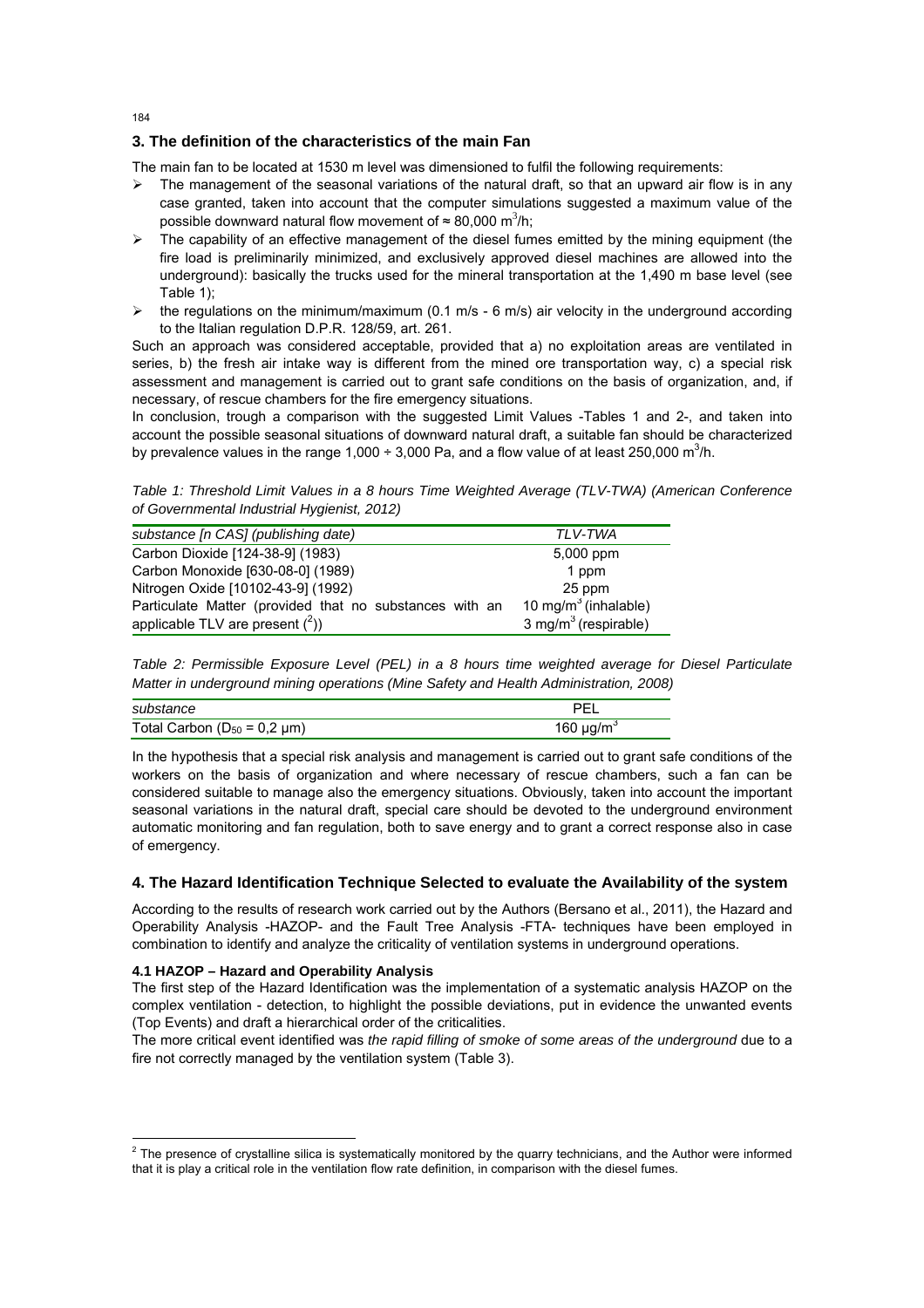*Table 3: HAZOP analysis* 



#### **4.2 FTA – Fault Tree analysis**

To analyze the qualitative interactions among the identified initiator Events, the FTA technique was used. The Top Event the being a rapid filling of smoke in some underground areas (Figure 6).



*Figure 6: Qualitative Fault Tree Analysis of the ventilation system* 

The qualitative FTA confirmed the importance of maintenance, management strategies, indispensable in any sector and without which the analysis of the availability of mechanical components becomes useless.

#### **5. Analysis of the fumes resulting from the blasting operations**

The fumes of an explosion are certainly unbeatable for the very low or nil oxygen content, but there is also concern of their toxicity, in particular in underground, where the renewal of air is not so rapid and complete as in open pit quarrying (some underestimated problems can arise, as discussed in Berry et al. (1993)). The analysis of fumes produced by detonating explosives can be helpful to control the environmental condition in underground mining. Ideally, the detonation products of explosives could be water  $(H_2O)$ ,